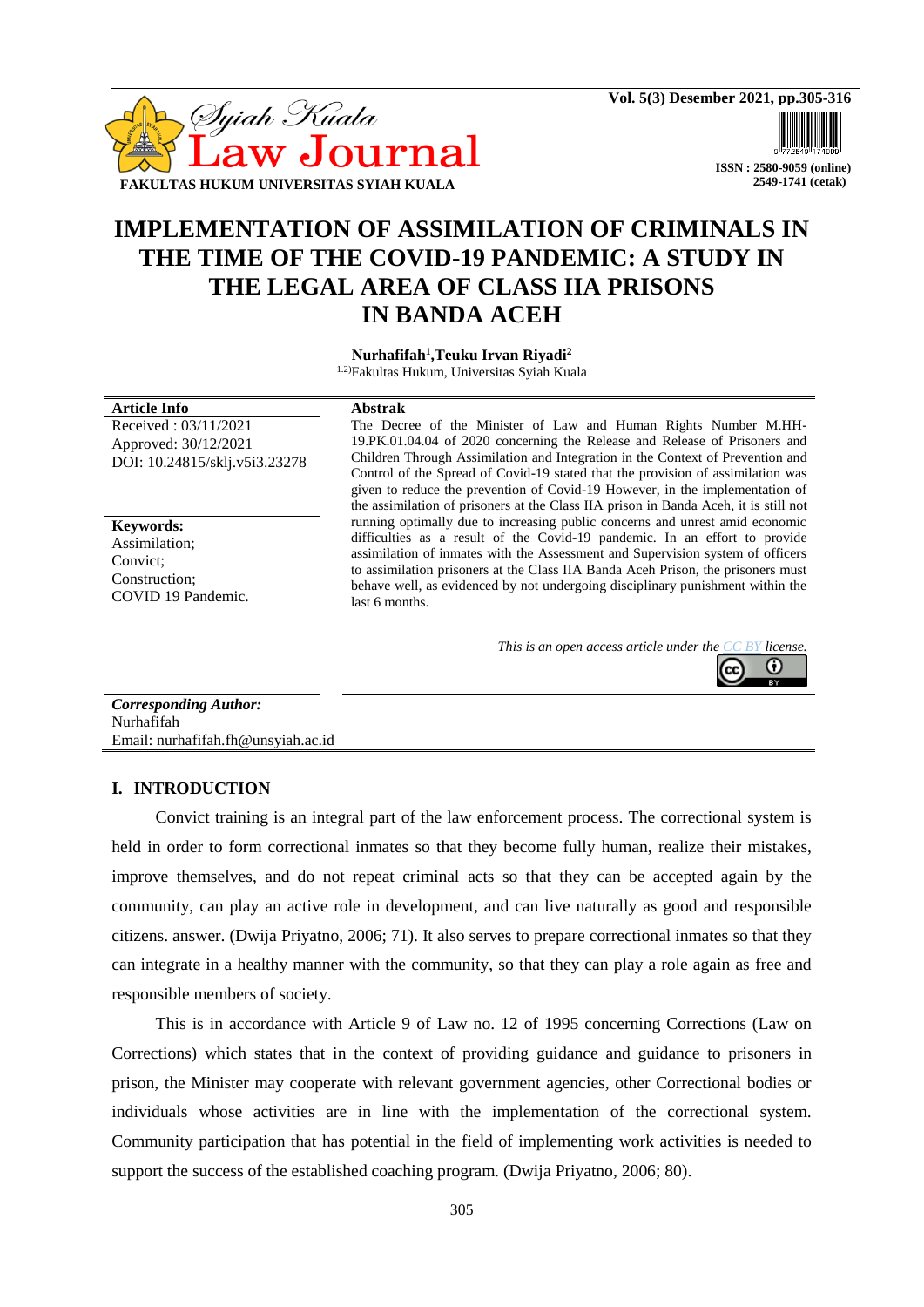In providing guidance to prisoners, a coaching program that supports the direction of integration with the community is needed. The entire process of fostering prisoners during the correctional process is an integral unit towards the goal of returning prisoners to a free society with the provision of abilities (mental, physical, expertise, skills, as far as possible financially and materially) needed to become good and useful citizens. (Dwija Priyatno, 2006; 82).

Assimilation is the process of fostering prisoners and correctional students carried out by assembling prisoners and correctional students in community life. The Open Correctional Institution specifically carries out further development of prisoners at the assimilation stage, namely with a criminal period of between  $1/2$  to  $2/3$  of the criminal period that must be served by the inmate concerned.

In Article 1 sub a of Law Number 24 of 2007 concerning Disaster Management (Law on Disaster) it is explained that a Disaster is an event or series of events that threatens and disrupts people's lives and livelihoods caused, both by natural factors and/or non-natural factors. as well as human factors resulting in human casualties, environmental damage, property losses, and psychological impacts.

In the implementation carried out by the Prisons in Aceh Province, prisons have assimilated 1,362 prisoners and children in prisons, State Detention Centers (Rutan) and Special Child Development Institutions (LPKA) throughout Aceh Province, released more quickly through assimilation and integration rights. Based on this legal basis, the Class IIA prison in Banda Aceh has assimilated 55 inmates.

However, this implementation actually raises fears about the threat of criminal acts caused by the community. This happens because the policy of providing assimilation is considered to cause security insecurity in the community in a state of panic. This implementation has the potential to create new problems because when the prisoners are released, they will find it difficult to find work to meet their daily needs in the midst of a disaster in an area.

Convict training is an integral part of the law enforcement process. The correctional system is held in order to form correctional inmates so that they become fully human, realize their mistakes, improve themselves, and do not repeat criminal acts so that they can be accepted again by the community, can play an active role in development, and can live naturally as good and responsible citizens. answer. It also serves to prepare correctional inmates so that they can integrate in a healthy manner with the community, so that they can play a role again as free and responsible members of society.

This is in accordance with Article 9 of Law no. 12 of 1995 concerning Corrections (Law on Corrections) which states that in the context of providing guidance and guidance to prisoners in prison, the Minister may cooperate with relevant government agencies, other Correctional bodies or individuals whose activities are in line with the implementation of the correctional system.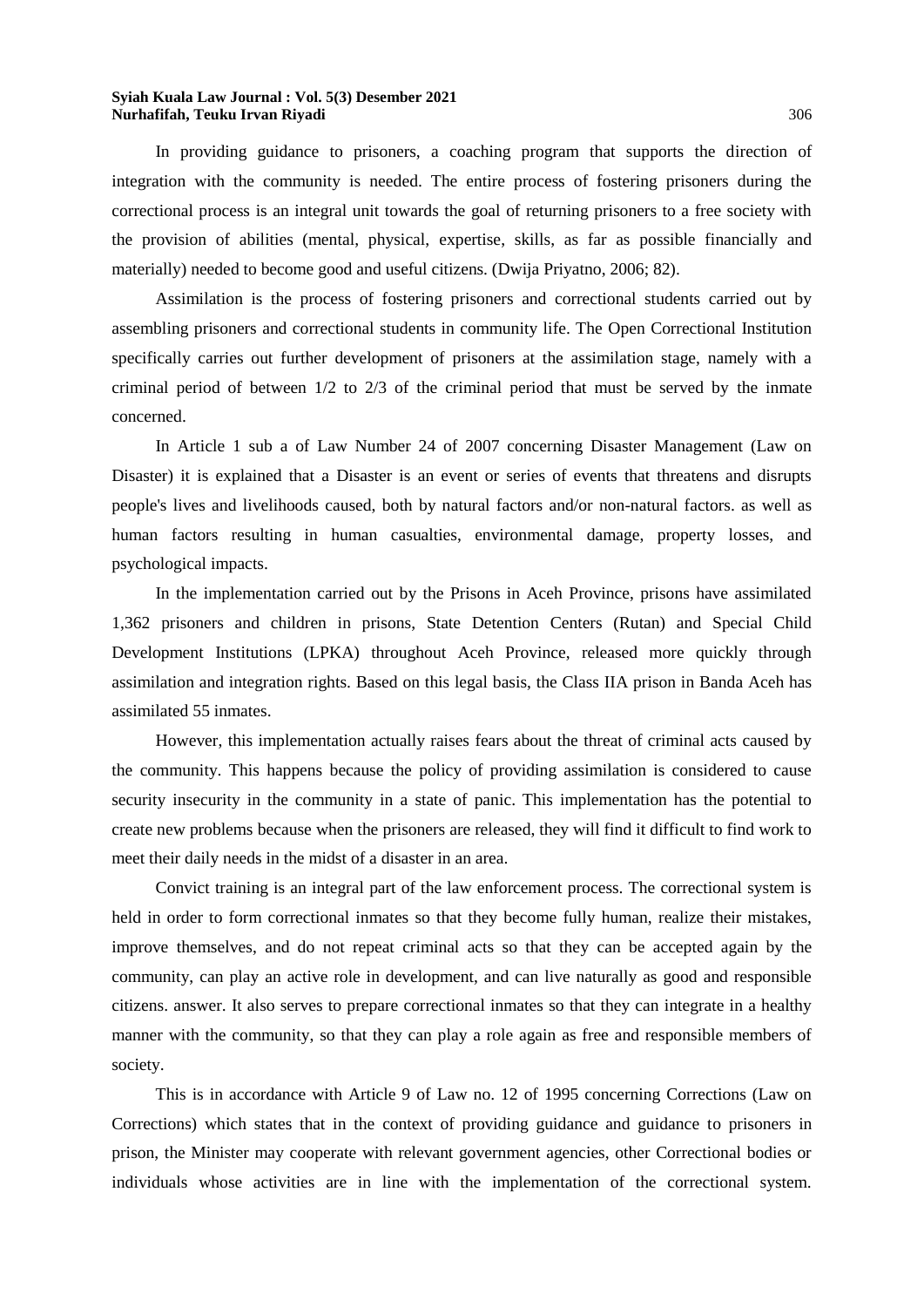Community participation that has potential in the field of implementing work activities is needed to support the success of the established coaching program.

In providing guidance to prisoners, a coaching program that supports the direction of integration with the community is needed. The entire process of fostering prisoners during the correctional process is an integral unit towards the goal of returning prisoners to a free society with the provision of abilities (mental, physical, expertise, skills, as far as possible financially and materially) needed to become good and useful citizens.

Assimilation is the process of fostering prisoners and correctional students carried out by assembling prisoners and correctional students in community life. The Open Correctional Institution specifically carries out further development of prisoners at the assimilation stage, namely with a criminal period of between  $1/2$  to  $2/3$  of the criminal period that must be served by the inmate concerned.

In Article 1 sub a of Law Number 24 of 2007 concerning Disaster Management (Law on Disaster) it is explained that a disaster is an event or series of events that threatens and disrupts people's lives and livelihoods caused, both by natural factors and/or non-natural factors as well as environmental factors. resulting in human casualties, environmental damage, property losses, and psychological impacts.

In the implementation carried out by the Prisons in Aceh Province, prisons have assimilated 1,362 prisoners and children in prisons, State Detention Centers (Rutan) and Special Child Development Institutions (LPKA) throughout Aceh Province, released more quickly through assimilation and integration rights. Based on this legal basis, the Class IIA prison in Banda Aceh has assimilated 55 inmates.

However, this implementation actually raises fears about the threat of criminal acts caused by the community. This happens because the policy of providing assimilation is considered to cause security insecurity in the community in a state of panic. This implementation has the potential to create new problems because when the prisoners are released, they will find it difficult to find work to meet their daily needs in the midst of a disaster in an area.

Based on the background that has been described, the formulation of the problem is:

- 1. How is the Assessment and Supervision System of Officers for Class IIA Banda Aceh Prison Assimilation Prisoners in the Covid-19 pandemic?
- 2. What are the obstacles to the Assimilation of Class IIA Prisons in Banda Aceh?
- 3. What is the Effectiveness of the Law on Providing Assimilation to Class IIA Prisons in Banda Aceh during the Covid-19 pandemic?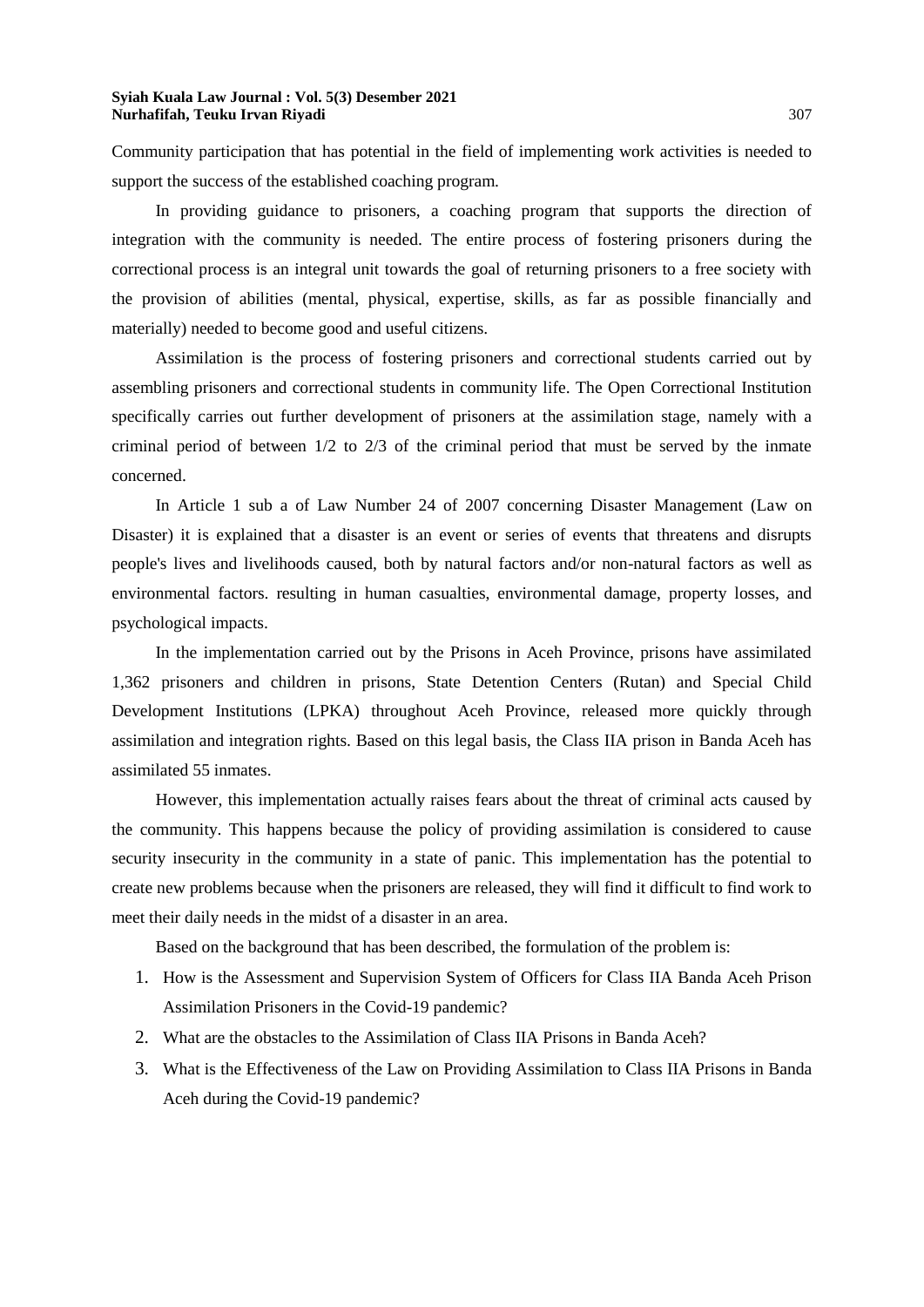#### **II. RESEARCH METHOD**

The research method used in writing this law is empirical legal research. This type of research is used considering that the problems under study revolve around laws and regulations, namely the relationship between one regulation and another and its relation to its implementation. Sampling in this study was carried out by purposive sampling (feasibility), namely from the entire existing population, only a few people were expected to be able to provide accurate data and were considered representative of the whole. The location of the research was carried out in the Class II prison in Banda Aceh. And the respondents and informants are Head of Regional Office of Class IIA Penitentiary Banda Aceh, Correctional Staff and Assimilation Prisoners andInformants are Criminal Law Academics. The data collection of this research was carried out by library research by reading books, legal journals, newspapers, papers, legislation and materials related to this research as well as field research conducted by interview. Structured on the respondents and informants related to this research.

#### **III. RESULTS AND DISCUSSION**

## **3.1. Assessment and Supervision System for Officers for Class IIA Prison Assimilation Prisoners in Banda Aceh in the Case of the Covid-19 Disaster**

The implementation of actual assimilation is so that the prisoners who have been released will self-quarantine at their respective homes to avoid transmission of the Corona Virus. The quarantine is carried out until it is integrated through parole, leave before release, or conditional leave. The mechanism for granting assimilation must also be selective in order to assess the personality of prisoners who are entitled to be released.

When the assimilation mechanism is carried out selectively, the appropriate procedure for assessing the behavior and personality of prisoners will be carried out strictly, but the emergence of repetition of criminal acts by prisoners of course has problems with the mechanism of giving imitation. The granting of assimilation is considered not yet selective because it has freed prisoners who are not yet fit to be assimilated into society.

Based on the results of research conducted on the Class IIA Banda Aceh prison, it was explained that the selection of assimilation to prisoners must be strict through indicators of quality coaching and training while in Banda Aceh Class IIA prison. Then supervision and sanctions need to be carried out on prisoners who undergo the assimilation process. When a prisoner is deemed unfit, then assimilation cannot be granted. This is to prevent the potential for repeating crimes by inmates who are disturbing the community when they are given assimilation.

Giving assimilation to prisoners raises pros and cons related to the legal effectiveness of the policy. This relates to the conditions that occur in the community as well as the existence of criminal acts committed again by the assimilated prisoners. Based on data taken from the Banda Aceh Class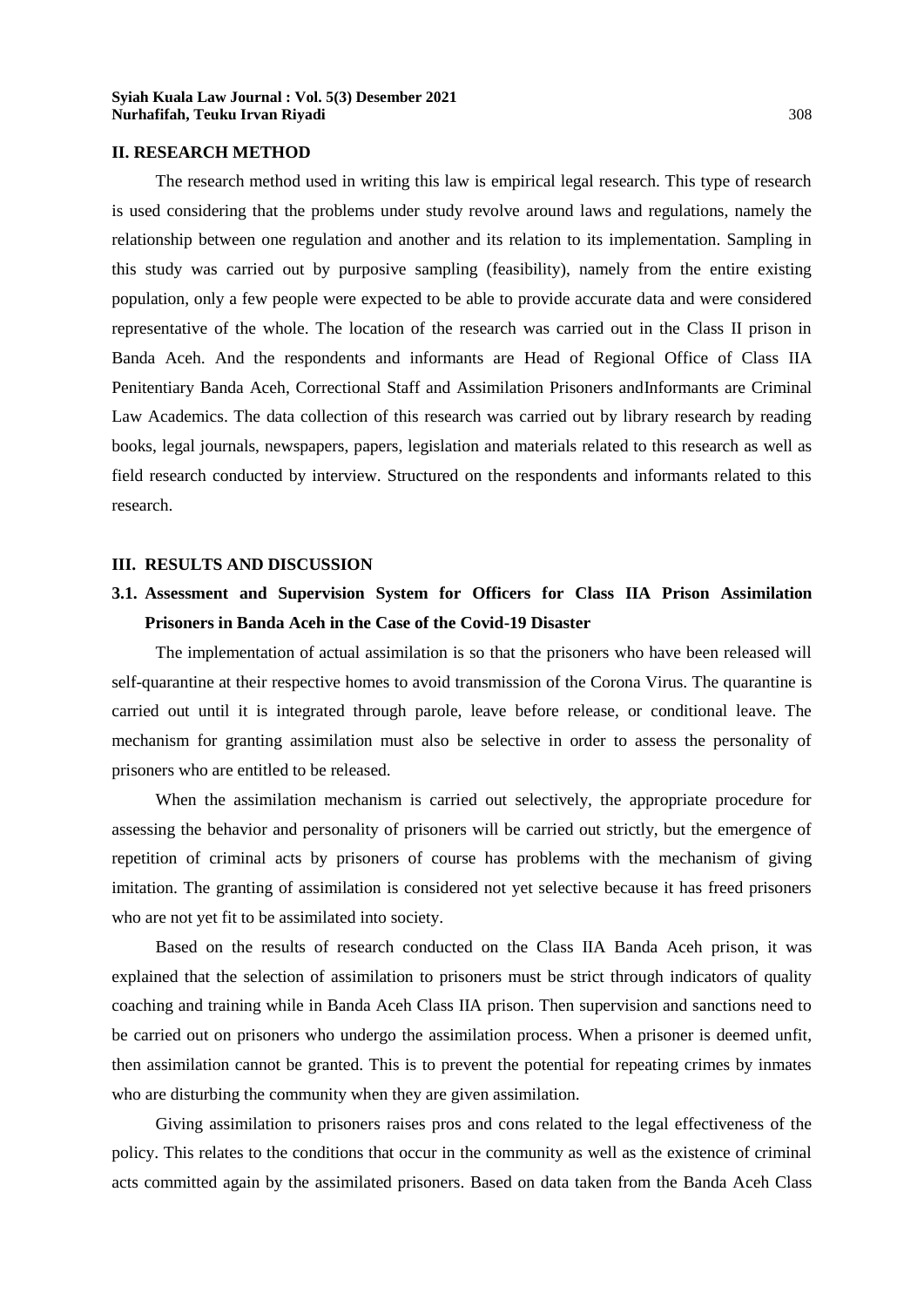IIA Prison, there are 55 (fifty five) inmates who were granted the right of assimilation in the context of preventing Covid-19 at the Class IIA Prison in Banda Aceh. Of the 55 prisoners, 6 prisoners will be taken as samples in this study.

The following is a list of samples of prisoners who were granted the right of assimilation in the context of preventing Covid-19 at the Class IIA prison in Banda Aceh:

| <b>Prison Prison Assimilation Sample List Class IIA Banda Aceh 2020</b> |                        |              |              |                                 |                    |
|-------------------------------------------------------------------------|------------------------|--------------|--------------|---------------------------------|--------------------|
| N <sub>0</sub>                                                          | <b>Register Number</b> | <b>Name</b>  | <b>Alias</b> | <b>Verdict</b><br><b>Number</b> | <b>Output Type</b> |
| 1                                                                       | BI.81/2019.D           | Agus Nadi    |              | 386/Pid.Su                      | Assimilation at    |
|                                                                         |                        | Son          | Agus         | $s/2018$ /PN-                   | Home               |
|                                                                         |                        | Efendi       |              | Jth                             |                    |
| $\overline{2}$                                                          | BI.391/2018.D          | Asrizal      |              | 82/Pid.Sus/                     | Assimilation at    |
|                                                                         |                        | Son          | Ijal         | 2018/PN-                        | Home               |
|                                                                         |                        | Rusli        |              | Lsk                             |                    |
| 3                                                                       | BI.395/2018.D          | Alhamdi      |              | 216/Pid.B/                      | Assimilation at    |
|                                                                         |                        | Son          | Daus         | LH/2018/P                       | Home               |
|                                                                         |                        | Solomon      |              | N-Lsk                           |                    |
| $\overline{\mathcal{A}}$                                                | BI.30/2018.D           | Awaluddin    |              | 318/Pid.B/                      | Assimilation at    |
|                                                                         |                        | Son          |              | 2017/PN-                        | Home               |
|                                                                         |                        | M. Zainal    |              | Lsk                             |                    |
| 5                                                                       | BI.135/2014.D          | Elly Saputra |              | 19/Pid.B/2                      | Assimilation at    |
|                                                                         |                        |              | Son          | $014/Pn-Mr$                     | Home               |
| 6                                                                       | BI.77/2016.D           | Ansari       |              | 210/Pid.B/                      | Assimilation at    |
|                                                                         |                        | Son          |              | 2014/PN-                        | Home               |
|                                                                         |                        | Abraham      |              | Lsk                             |                    |

**Table 1.**

*Source: Class IIA Penitentiary Banda Aceh* 2020

In the table data obtained from the Class IIA Banda Aceh prison in 2020, the granting of assimilation to 6 (six) inmates are prisoners who have been in Class IIA Banda Aceh prisons from 2014 to 2019. These inmates are prisoners who were tried in Lhokseumawe District Court, Jantho District Court and Tapaktuan District Court.

Based on the results of research conducted on the Class IIA Banda Aceh prison, it was explained that the assessment system carried out by the Class IIA Banda Aceh prison for prisoners who were given the assimilation of the Covid-19 disaster was based on Article 44 paragraph (2) of the Regulation of the Minister of Law and Human Rights of the Republic of Indonesia Number 10 of 2020 concerning the Granting of Remission and Assimilation (PerMenKumHAM Assimilation). In the article it is explained that the conditions for prisoners to be given assimilation must meet the following elements;

- 1. Good behavior is proven by not undergoing disciplinary punishment within the last 6 (six) months;
- 2. Actively participate in the coaching program well; and
- 3. Has served 1/2 (one half) of the criminal period.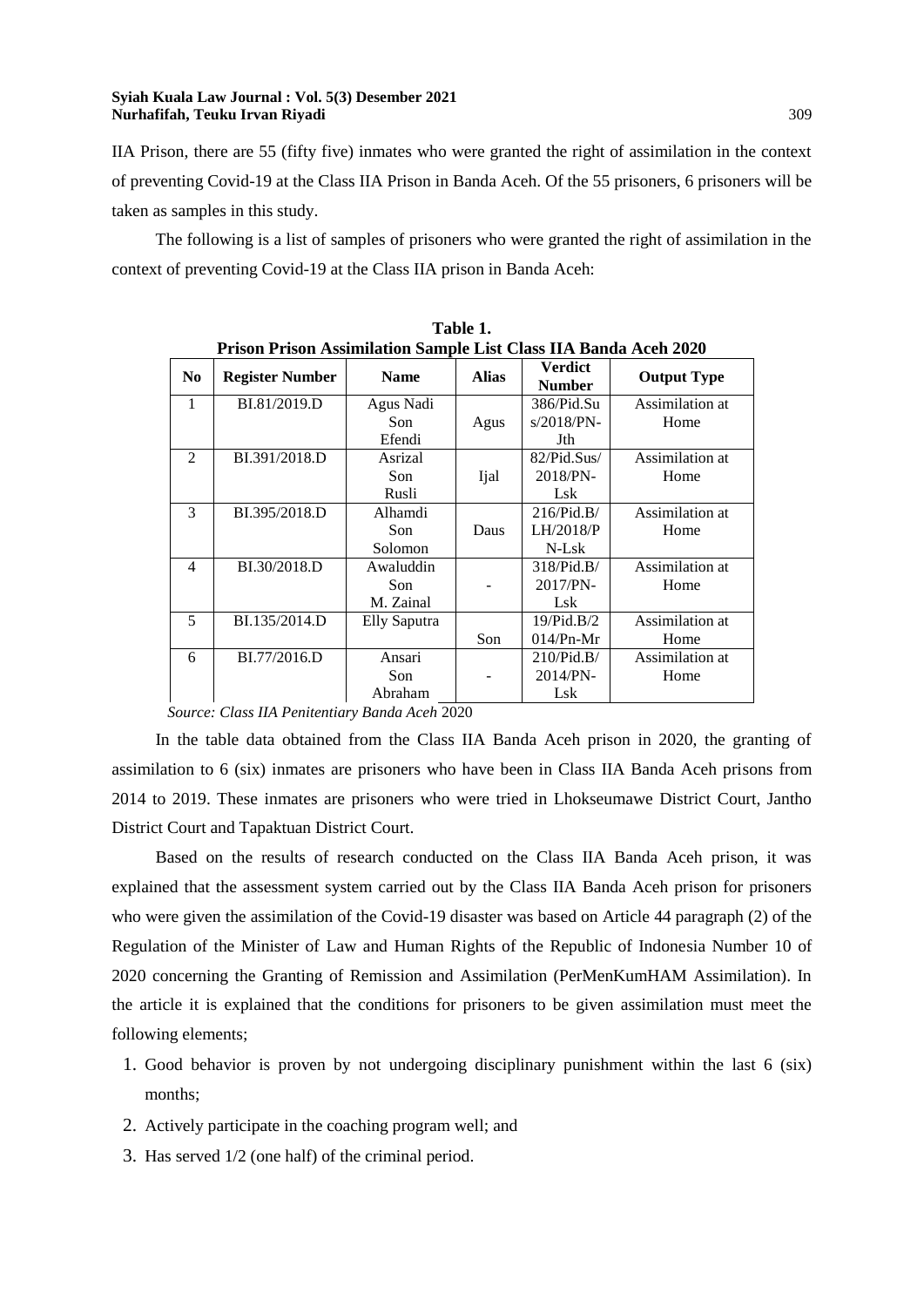In addition to the three special requirements above, there are additional elements in the requirements for providing Covid-19 assimilation to prisoners, namely;

- 1. Assimilation is not allowed for prisoners who have or are currently serving a sentence for the same crime (recidivists).
- 2. For prisoners who commit narcotics crimes and precursors of narcotics and psychotropic substances, they must be willing to cooperate with law enforcement to become Justice Collaborators.

The two additional elements above are important requirements in granting assimilation to the Class IIA prison in Banda Aceh. Examination and assessment of assimilated prisoners is carried out for 30 (thirty) days by the Banda Aceh Class IIA Prison.

Furthermore, in granting assimilation, several documents are required which must be attached in accordance with Article 4 of the Permenkumham of Assimilation, namely;

- 1. Photocopy of the excerpt of the judge's decision and the minutes of the execution of the court's decision;
- 2. Evidence of having paid the fine and replacement money in full in accordance with the court's decision or implementing a subsidiary in lieu of the fine is carried out at home under supervision by the Prosecutor's Office and Correctional Center (Bapas);
- 3. Development progress report signed by the Head of the Prison;
- 4. A copy or forwarded register from the Head of the Prison;
- 5. A copy of the change list from the Head of the Prison; and
- 6. A statement from the prisoner that he will not run away and does not commit any unlawful acts.

The Class IIA Banda Aceh Prison also explained that the released prisoners will still receive supervision once a week, the supervision carried out is in the form of video calls or SMS and telephone calls, besides that there is also direct supervision from officers. Prisoners who are assimilated will be deprived of their rights and returned to prison if they leave the area. Sanctions for violating the assimilation and integration program are ready to be accepted for these prisoners.

The rights of assimilation and integration will be revoked for those caught acting again, as well as new criminal cases that will be added to the list of cases of the prisoners concerned. In addition, convicts who commit crimes while undergoing assimilation will be put in a straft cell or solitary cell and not given the right of remission until a certain time in accordance with applicable regulations.

Based on the results of research conducted on criminal law academics, it was explained that giving assimilation in the context of preventing Covid-19 to prisoners, especially prisoners at Class IIA prisons was considered inappropriate even in the eyes of the public. The concept of granting assimilation is to let inmates live and mingle with the community in order to retrain the social skills of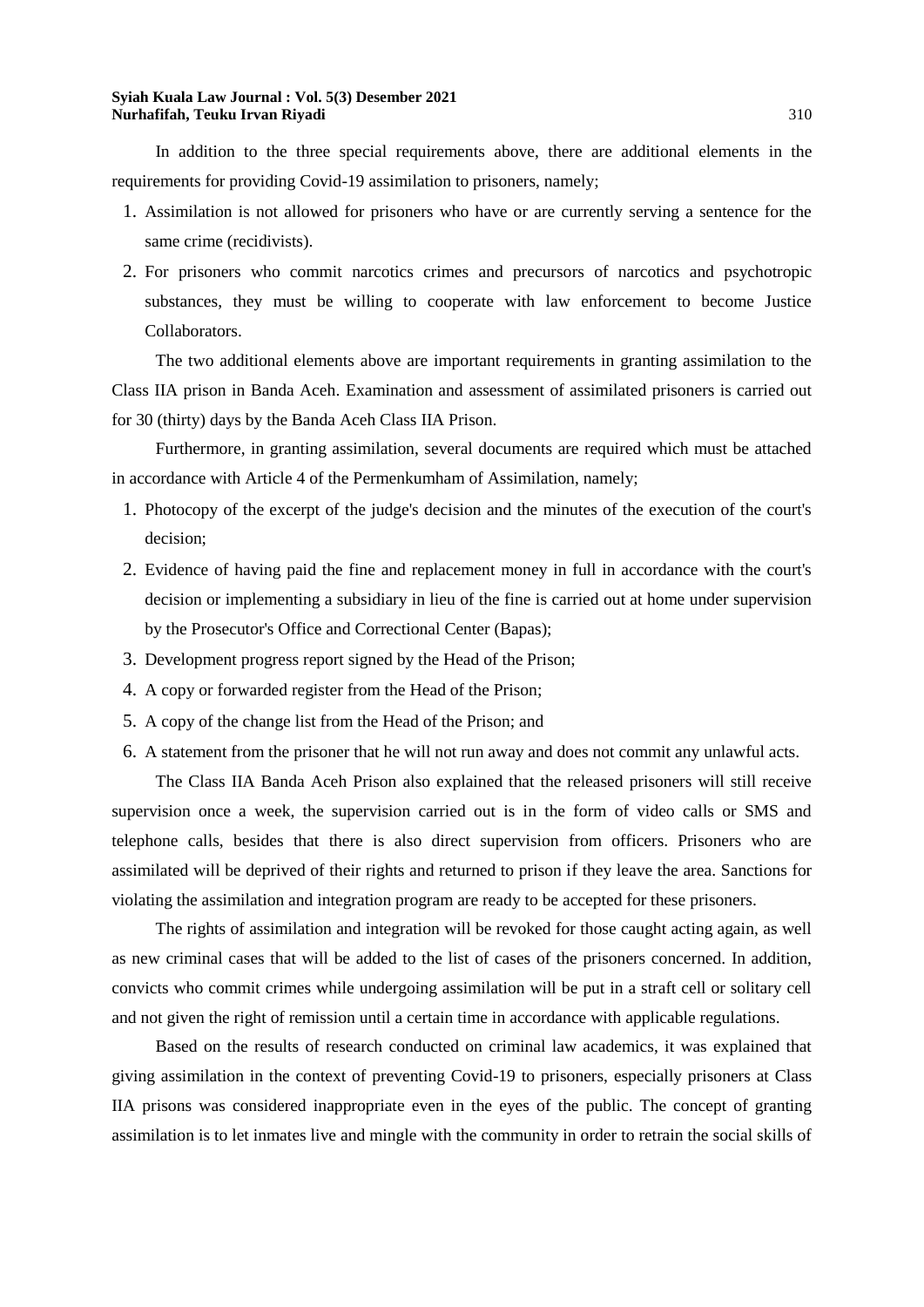prisoners, but the implementation of Covid-19 assimilation is provided on the condition that inmates do not leave their homes.

Inmates who get assimilated also do not sit and stay at home, this is because after being given assimilation, not all prisoners are accepted back into the community. Inmates who are assimilated leave their homes to reduce the impact of social sanctions received by them in society. The control carried out by the Banda Aceh Fathers for assimilation prisoners is also considered ineffective, this is because the Class IIA Fathers only control via cell phones.

The Class IIA Banda Aceh assimilation program was designed and implemented in order to be able to run in accordance with its goal of preventing the spread of Covid-19, but inaccurate implementation and supervision, coupled with the condition of the community who experienced many economic crises in the midst of the Covid-19 pandemic, made prisoners assimilate. difficulty staying (serving a term at home). As a result of the implementation of assimilation that coincided with the lockdown, it was possible for prisoners who received assimilation to commit criminal acts again in order to fulfill life outside prison.

#### **3.2. Efforts to Overcome Barriers to the Assimilation of Class IIA Convicts in Banda Aceh**

An obstacle is an obstacle that occurs in a system implementation/implementation of activities. Barriers act as a barrier so that an implementation does not go well. In the implementation of the assimilation of prisoners at the Class IIA prison in Banda Aceh, there are also several obstacles. Banda Aceh Class IIA Prison provides Assimilation Rights in the context of preventing Covid-19. One of the rights that prisoners get while serving a prison term of at least 2/3 or 9 months of detention. During 2/3 of the detention period or at least 9 months, prisoners are given skills and independence development so that they can be given parole. At these stages of development, assessment, observation and supervision were carried out by the Correctional Observer Team (TPP), in this case also including the Banda Aceh Fathers,

Based on the results of research conducted on the Class IIA Banda Aceh prison staff, there are several obstacles that occur in the implementation of the assimilation of prisoners at the Class IIA Banda Aceh prison, these obstacles are as follows;

#### **1. Efforts Against the Lack of Guarantees Against Covid-19 Assimilation Prisoners**

The procedure that must be carried out at the time of proposing the right to parole, the officer must fulfill administrative files, one of which is a guarantee letter, which is made by family members as guarantors for prisoners with the knowledge of the village head/lurah in the village where the inmate lives. This guarantee letter must be made by the family. This makes it difficult for Correctional Guidance officers (BIMPAS) to grant the right of assimilation, which aims to help BAPAS to supervise and participate in fostering prisoners so that they do not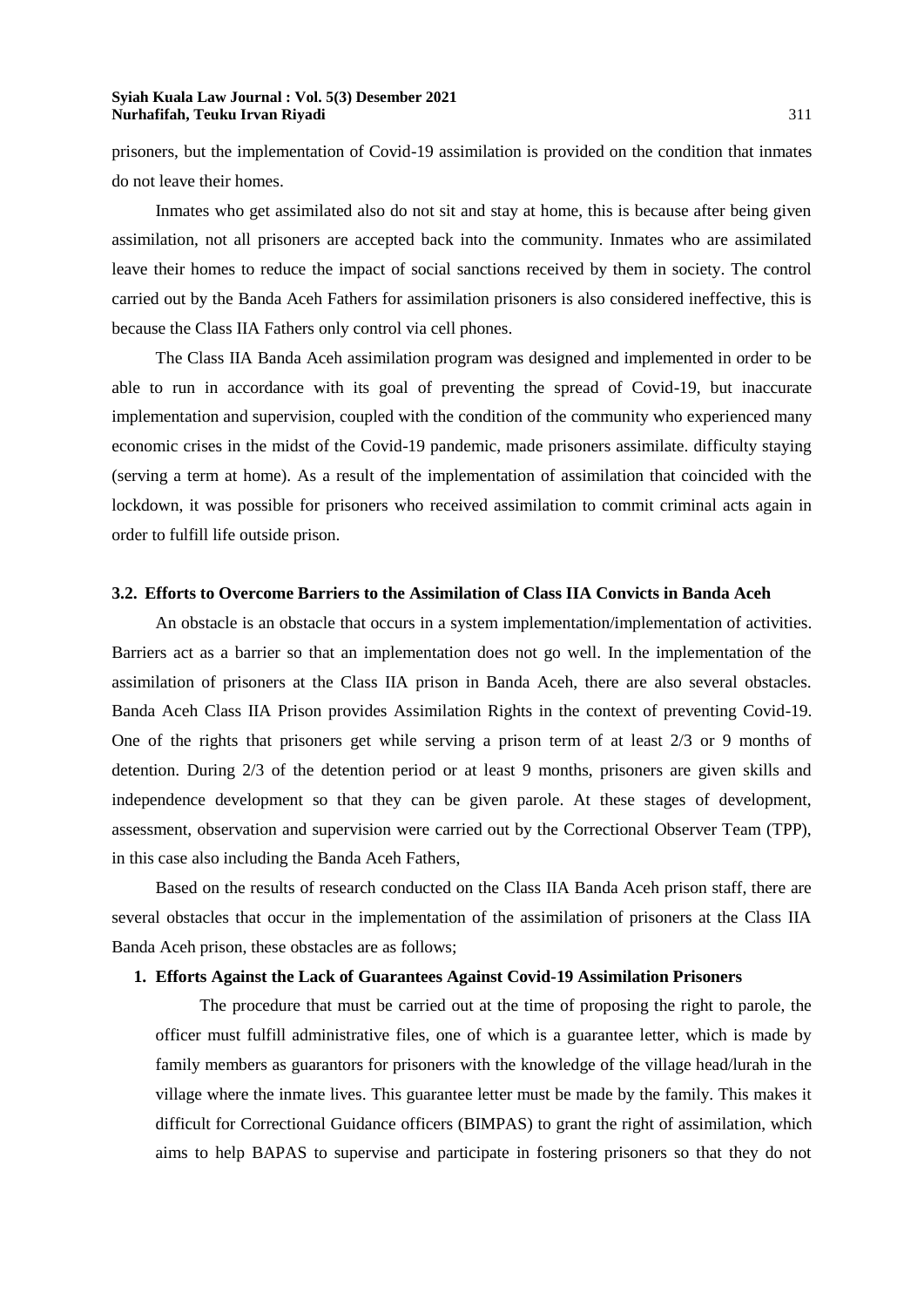commit crimes and can be re-accepted in the community. Efforts made by the Fathers are to control inmates by telephone 1 time 24 hours to continue assimilation at home.

#### **2. Efforts Against No Further Notification To Prisoners**

Notification of granting assimilation to Covid-19 convicts is only given to prisoners who have served 2/3 of their prison term, but there is no notification to fellow inmates of the granting of assimilation. This is the cause of obstacles in the form of chaos between prisoners who get assimilation rights and prisoners who do not get assimilation. The implementation of giving assimilation can be done faster than before, but the ignorance of prisoners related to giving assimilation makes the implementation hampered. The Banda Aceh Class IIA Prison has made an effort to notify and explain to all Banda Aceh Class IIA prisoners through direct announcements regarding the goals and requirements of prisoners receiving Covid-19 assimilation.

#### **3. Efforts Against Cultural and Community Barriers**

Negative views from the Acehnese people and still highlight the attitude of Prisonization and stigmatization of prisoners who are still attached, especially those who are undergoing the process of assimilation/training at home in the community. This is considered less supportive of the success of correctional goals in the midst of the Covid-19 pandemic. Lack of socialization to the community regarding the provision of assimilation to prisoners makes people stay away from prisoners and a sense of vigilance arises that criminal acts will occur again. Efforts made by the Banda Aceh Class IIA Fathers and Prisons are to provide explanations to the public through print media and social media related to the purpose of providing assimilation to the Acehnese people and the conditions that have been met by inmates to get Covid-19 assimilation rights.

#### **4. Efforts to Overcome the Economic Condition of Assimilated Prisoners**

This obstacle is related to the previous obstacle, namely the cultural condition of the community. This is because not all Class IIA Banda Aceh prisoners who received assimilation had good economic conditions. Based on the results of research conducted by one of the assimilated prisoners at the Class IIA Banda Aceh prison, it was explained that not all assimilated prisoners started life outside prison well.

Rejection from the family made the prisoners start their own lives. For prisoners who are lucky to get jobs with daily wages, but other prisoners who have poor economic conditions will find it difficult to survive outside prisons, so the thought arises of committing crimes again. The prison's effort is to provide debriefing for prisoners to get temporary jobs.

In addition to the four main obstacles and efforts above, the Banda Aceh Class IIA Prison also experienced other obstacles, namely related to administration, human resources and facilities and infrastructure for the Banda Aceh Class IIA Prison, which was considered insufficient to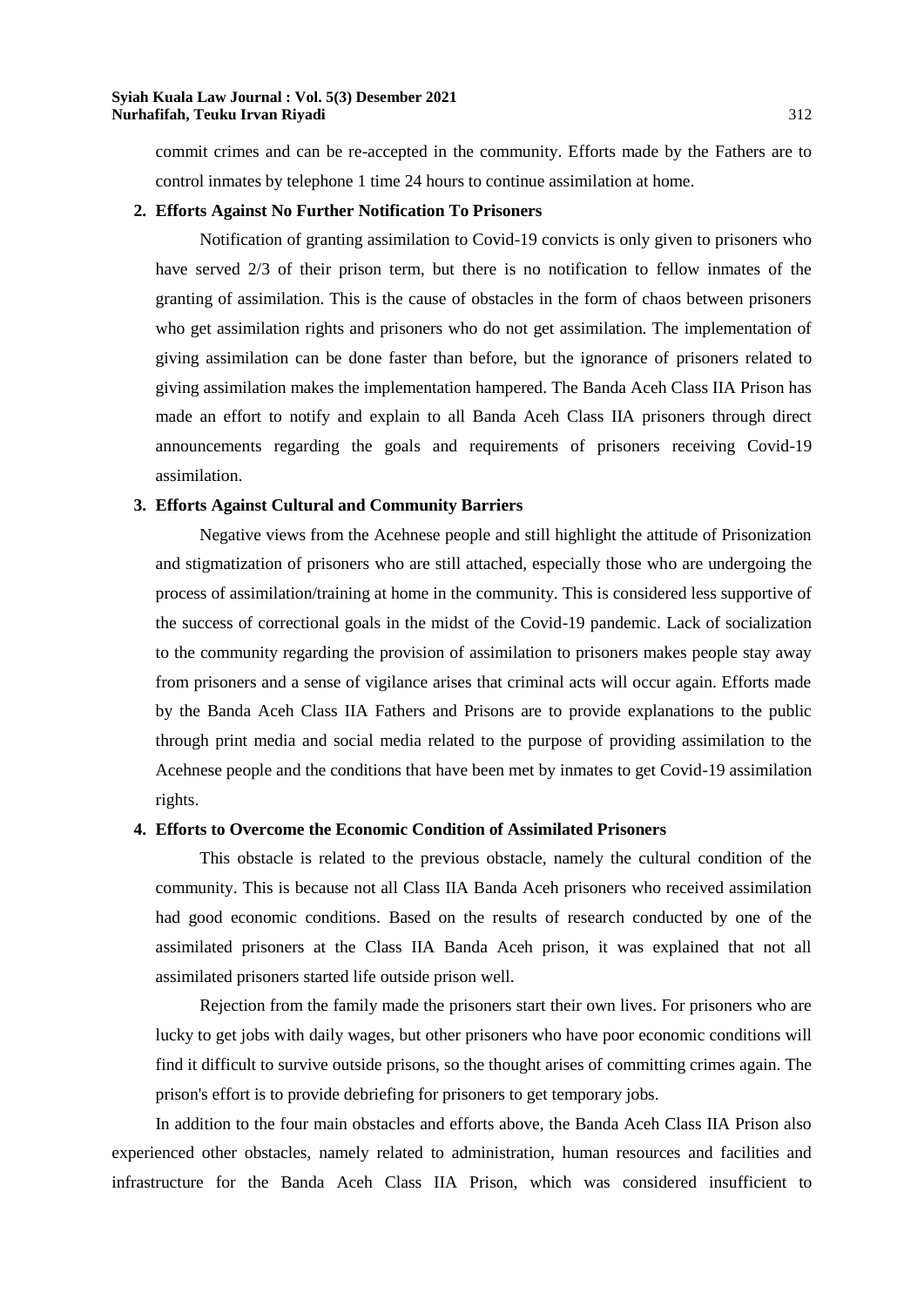accommodate prisoners in the jurisdiction of the Class IIA Prison. IIA Banda Aceh. The effort of the Banda Aceh Class IIA Prison to overcome the supporting obstacles above is by asking for additional time to carry out the assimilation assessment due to limited facilities and human resources.

The Class IIA Banda Aceh prison requires an increase in human resources both in quantity and quality by increasing the number of employees professionally in accordance with the formation required for experts/bachelors in the correctional sector with lower-middle-level operational technical personnel. This is because human resources are very much needed in the implementation of coaching and security duties, considering that the residents are criminals.

## **3.3. The Effectiveness of the Law on Providing Assimilation to Class IIA Convicts in the Midst of Covid-19**

Assimilation and the right of integration are a unified process that is integrated in the stages of the prisoner development process, namely: the Orientation/Introduction Stage, the Assimilation Stage in a narrow sense, the Assimilation Stage in a broad sense and the Integration Stage with the community environment. Furthermore, the policy of assimilation and integration rights in the midst of the COVID-19 pandemic also did not escape challenges in its implementation. These challenges relate to effectiveness, elements of law enforcement, facilities and infrastructure as well as challenges from the community itself.

The effectiveness of providing Covid-19 assimilation to Class IIA prison inmates in Banda Aceh is also inseparable from community concerns. The public's view of giving Covid-19 assimilation to prisoners is not unfounded, but the public has the view that the government's steps are not suitable for providing assimilation to prisoners in order to suppress the spread of Covid-19. Public opinion considers that inmates are better and safer to live in correctional institutions (Lapas) in terms of carrying out physical distancing programs with full control mechanisms of prison officers compared to not being in prisons with a higher potential for contracting the virus.

In addition, public concern and unrest is increasing with the assumption that prisoners who receive assimilation and integration rights cannot be guaranteed that they will not repeat their crimes considering that they will leave prison with all the uncertainties. The provision of assimilation to Class IIA Banda Aceh prisoners was also carried out suddenly to prevent the spread of Covid-19. This makes the implementation of assimilation faster so that the debriefing that is carried out to prisoners who get assimilation rights does not run optimally.

Based on the results of research conducted on one of the legal academics, it was explained that the provision of assimilation in terms of criminal law policies should consider aspects of justice, legal certainty and benefit. The Class IIA Banda Aceh Prison is a government agency that has the task and function as a means of improving the morale of prisoners, so the prisoners, especially those who will be given assimilation, will mingle and socialize again with the community, so they must be given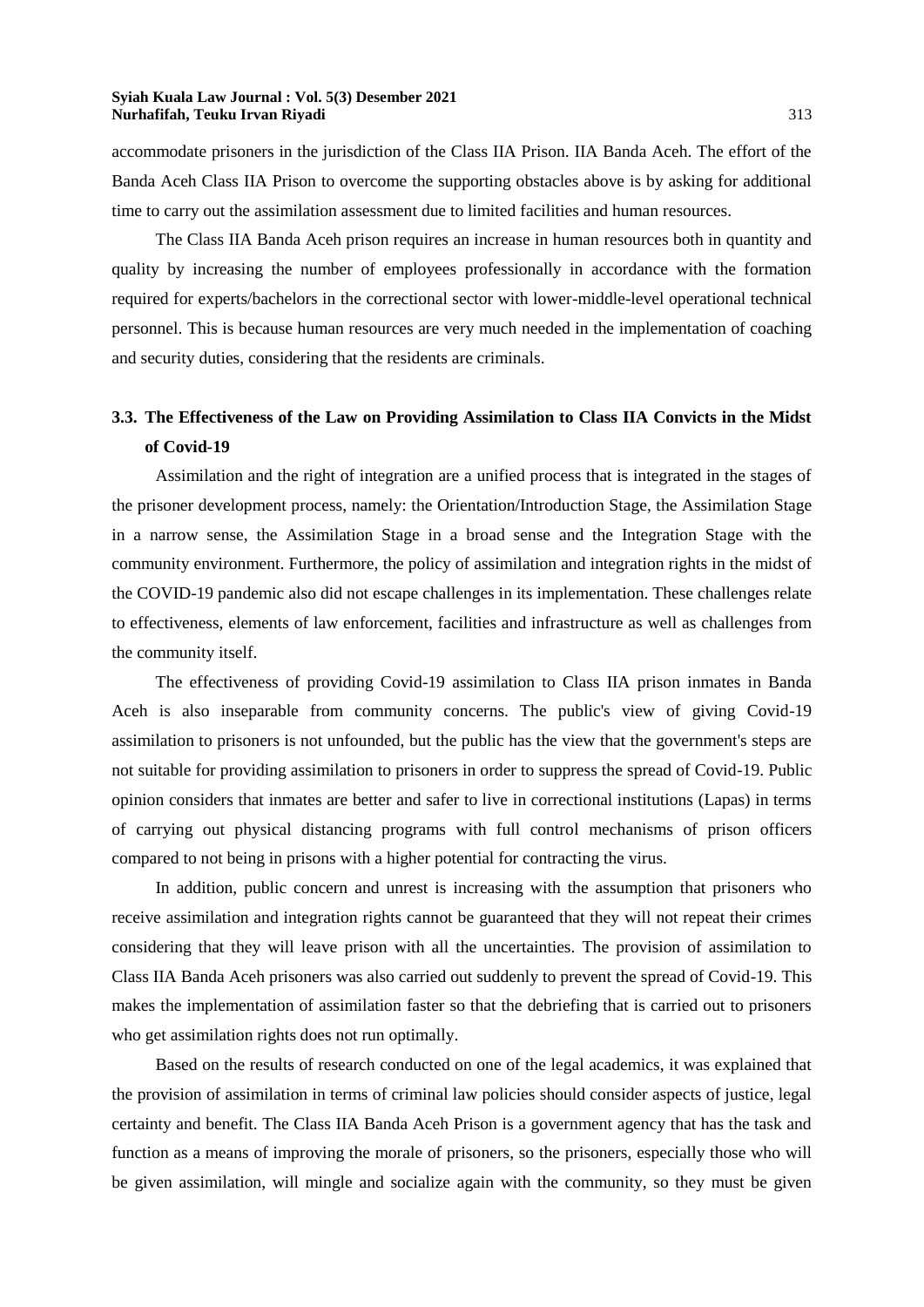maximum debriefing so that the prisoners are re-accepted in the community. The success of a prison is not seen from the length of the prison term served by inmates, but is seen from the success of prisoners when they re-mingle with the community.

From the explanation above, an assimilation is given to prisoners not on the basis of desire and 2/3 of the prison term, but based on the needs and eligibility of the prisoners. The effectiveness of assimilation can be seen from the number of prisoners accepted in the community. Ex-convicts are constantly punished with stigma in society for their crimes. Especially during the Covid-19 pandemic, it's not only ex-convicts who are faced with difficulties, society in general also feels the tremendous impact of this outbreak. Many companies lay off workers without pay.

Re-socializing prisoners is the most important thing that must be carried out by the Class IIA Banda Aceh prison. The success of the prisoners' development system in prisons as a place for inmates' development is seen from the implementation of their duties in fostering prisoners and giving their rights, so that they are able to become better and do not commit crimes again. If the training has gone well, the prison will not be overcrowded. Repeated crimes (recidivist) committed by prisoners will not be repeated.

During the Covid-19 pandemic, assimilation was considered ineffective due to the community's indifference to ex-convicts who reluctantly accepted their existence. This of course hinders the achievement of the expected sentencing objectives. So without the participation of the community by at least reducing the negative stigma for ex-convicts, the goal of the correctional system with the reintegration of prisoners through assimilation and integration rights will not be achieved. On the other hand, the community has its own problems in the midst of the Covid-19 suppression, so it is difficult for prisoners who have received assimilation rights to get moral support from the community.

Based on the results of research conducted at the Class IIA Banda Aceh prison, it was explained that the implementation of providing assimilation to prisoners was considered successful in terms of assessment and examination, but continued effectiveness was seen from the shape and attitude of the community towards these prisoners. The Fathers are only tasked with monitoring the assimilation of prisoners, but the success of inmates outside the prison to re-mingle with the community is seen from how the community accepts the prisoners.

The public considers that providing assimilation to prisoners, including Class IIA Banda Aceh prison inmates, does not provide benefits in the midst of the Covid-19 pandemic. On the other hand, the public's view of the government's policy of assimilation of prisoners will increase the possibility that the spread of Covid-19 will increase due to the increasing population that roams outside the prison. Assimilation convicts will wander around looking for family and/or partners who are willing to accept themselves to return to the community.

Convicts have rights that are clearly stated in the applicable legislation, so prisoners can ask officers for socialization of these rights. Thus, prisoners can become a means of control for their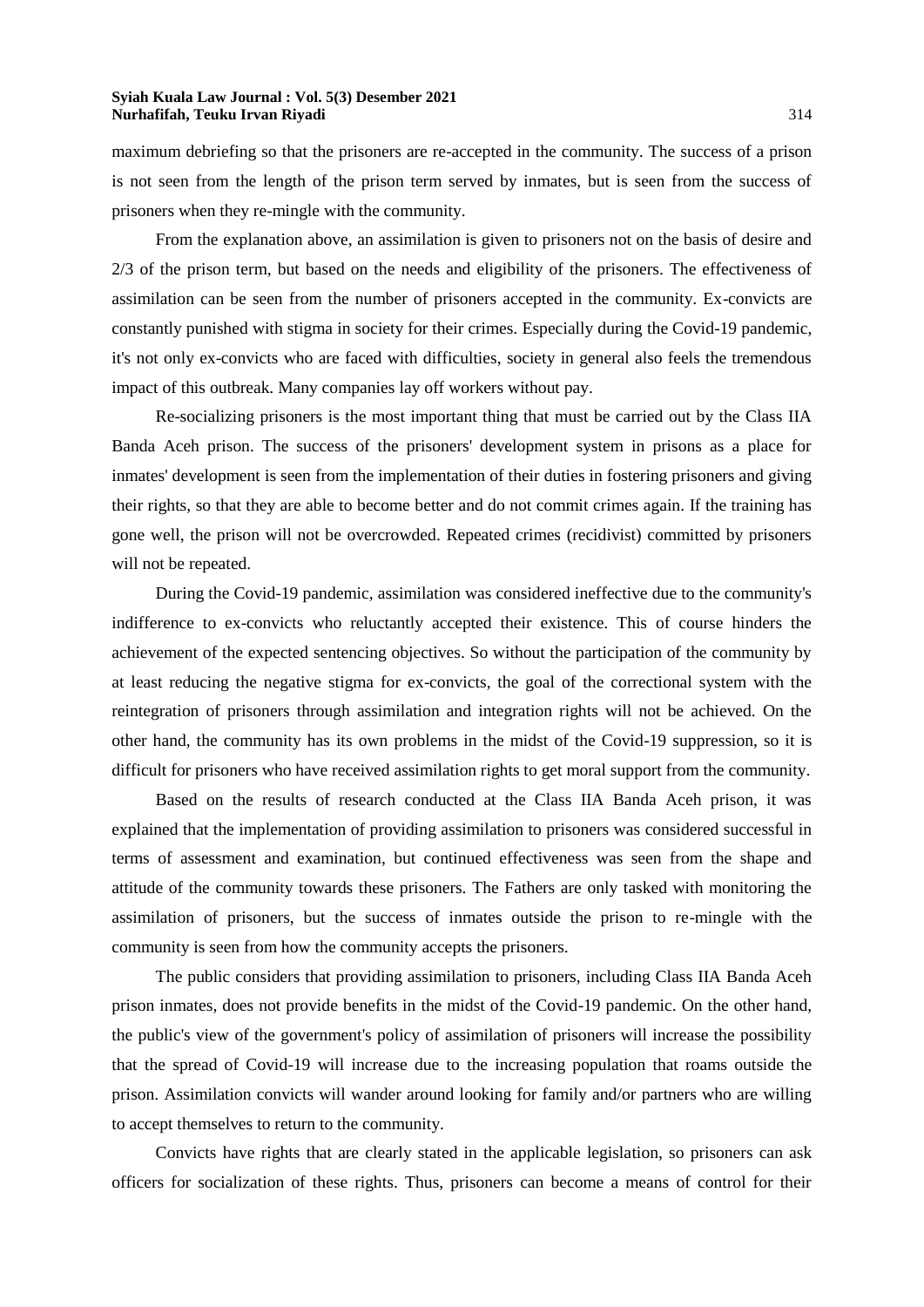rights which are still not fulfilled, there is no need to be afraid because the legal umbrella still protects justice seekers like a symbol of correctional with the principle of protection.

#### **IV. CONCLUSION**

From the results of research on the Implementation of Prisoners' Assimilation at the Class IIA Penitentiary in Banda Aceh During the Covid-19 pandemic, it can be seen that the Assessment and Supervision System of officers for assimilation prisoners at Class IIA Banda Aceh Prisons in the case of the Covid-19 disaster, namely prisoners must have good behavior, proven not undergoing disciplinary punishment within the last 6 months, actively participating in the coaching program properly; and has served 1/2 sentence. In addition to the three special requirements above, there are additional elements, namely assimilation is not allowed for prisoners who have or are currently serving a sentence for the same crime (recidivists) and prisoners who commit narcotics crimes and precursors of narcotics and psychotropic substances.

the absence of further notification to prisoners by giving notifications and explanations to all Class IIA Banda Aceh prisoners through direct announcements regarding the goals and requirements of prisoners who get assimilated Covid-19 as well as cultural and community barriers by providing explanations to the public through print media and social media related to the purpose of providing assimilation to the people of Aceh and the conditions that have been met by inmates to get the Covid-19 assimilation rights.Meanwhile, the Legal Effectiveness of granting assimilation to Class IIA convicts in the midst of Covid-19 is considered not optimal due to increasing public concern and unrest with the assumption that prisoners who receive assimilation and integration rights programs cannot be guaranteed not to repeat their crimes.